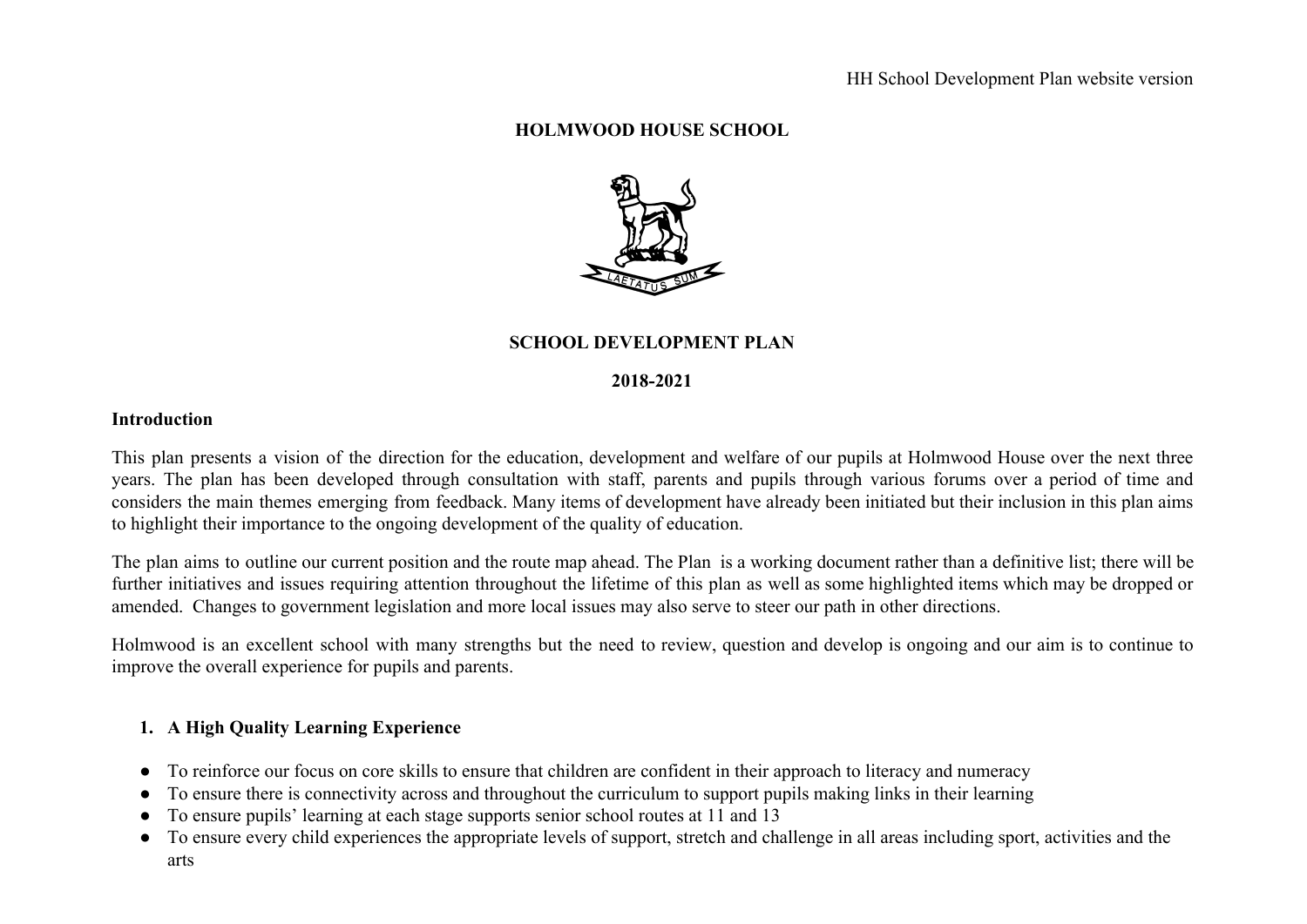|     | <b>Key Development Objectives</b>                                                                                           | <b>Action Required to Achieve Objective</b>                                                                                                                                                                                                                                                                                                                                                                                                                                                                                                             |
|-----|-----------------------------------------------------------------------------------------------------------------------------|---------------------------------------------------------------------------------------------------------------------------------------------------------------------------------------------------------------------------------------------------------------------------------------------------------------------------------------------------------------------------------------------------------------------------------------------------------------------------------------------------------------------------------------------------------|
| 1.1 | Ensure that children are confident in their core skills<br>of literacy, communication and numeracy                          | Build a curriculum and assessment framework that enables the integration<br>of literacy, communication and numeracy into other subject areas so that<br>• Progression in core subjects is evident through the use of<br>standardised testing<br>Sufficient time is allocated to core subjects<br>A framework for core subjects is in place that progressively builds<br>on skills from Year R to Year 8<br>Pupils have opportunities to apply core skills in other subjects e.g.<br>the use of graphical skills in science and coordinates in geography |
| 1.2 | To ensure there is connectivity across and<br>throughout the curriculum to support pupils making<br>links in their learning | Subject leaders to create a long-term plan to enable themed learning links to<br>be developed from Early Years through to Year 8 so that pupils gain a wider<br>understanding and appreciation of links between bodies of knowledge in<br>different subject disciplines.<br>Co-curricular programme including the trips schedule to link explicitly to<br>the development of key aspects of skills and knowledge being developed<br>within the curriculum.                                                                                              |
| 1.3 | To ensure pupils' learning at each stage supports the<br>variety of senior school routes                                    | Create a clear pathway with academic rigour for each child through:<br>Preparation for pre-test and entrance exams to senior schools<br>programme is in place for Year 5 and 6 children<br>Preparation for Scholarship exams to senior schools<br>Preparation for the Holmwood House Certificate assessment for<br>entry to senior schools<br>This will be enhanced by:<br>Developing more frequent subject liaison with senior school Heads<br>of Subject                                                                                              |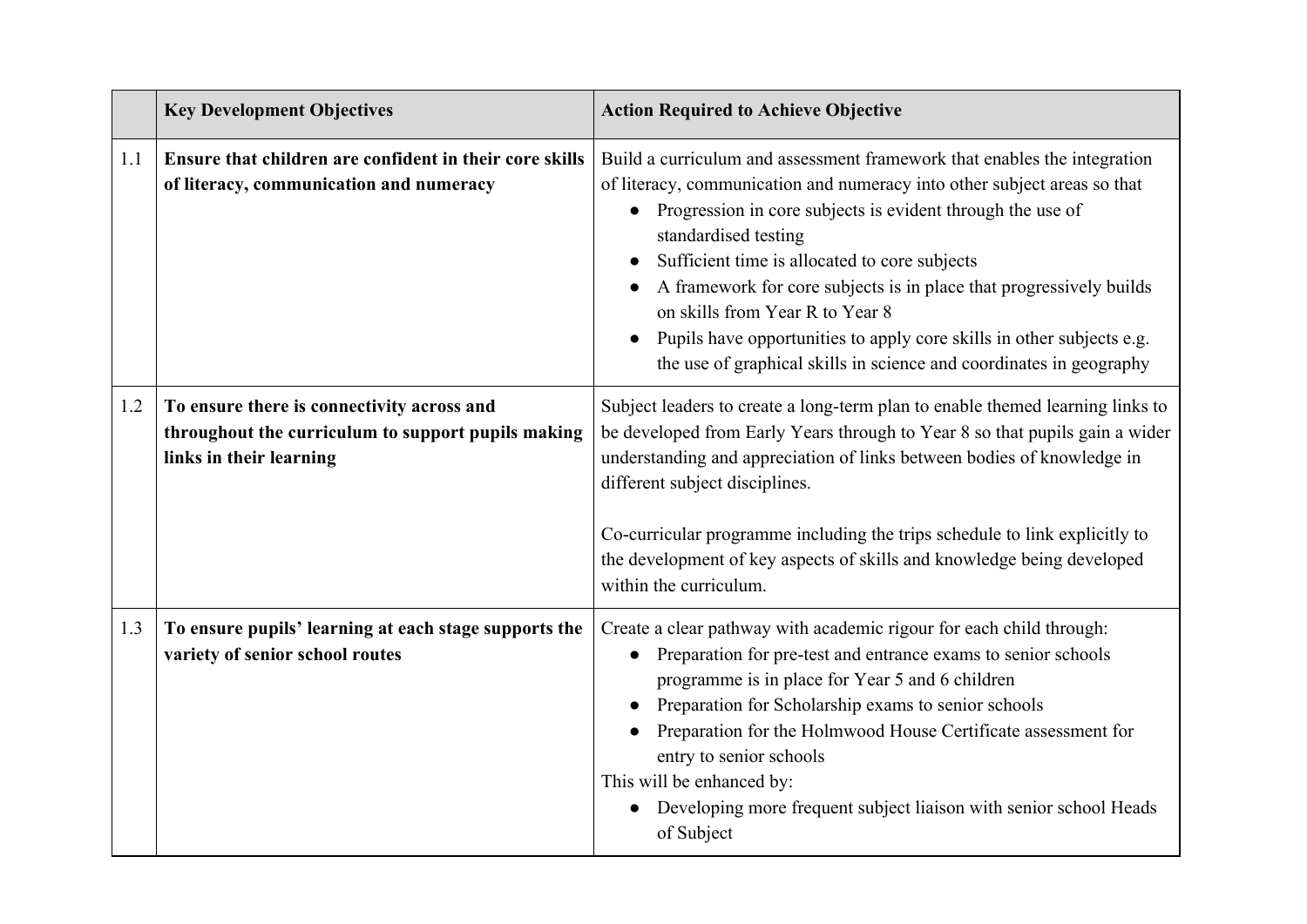|     |                                                                                                                                           | Developing the quality of Learning Logs in all subjects<br>Reviewing and considering the introduction of Learning Logs into<br>Years 4, 5 and 6                                                                                                                                                                                                                                                                                                                                                    |
|-----|-------------------------------------------------------------------------------------------------------------------------------------------|----------------------------------------------------------------------------------------------------------------------------------------------------------------------------------------------------------------------------------------------------------------------------------------------------------------------------------------------------------------------------------------------------------------------------------------------------------------------------------------------------|
| 1.4 | Ensure every pupil in every lesson, every day<br>receives individualised support, stretch and<br>challenge to ensure appropriate progress | Focus on the development of challenge within all areas of the curriculum<br>through:<br>Analysis of assessment to identify and address gaps<br>$\bullet$<br>Use of assessment information to plan for future learning within<br>subject frameworks<br>Developing the application of learning to new/different contexts<br>Developing the prep/homework arrangements for all or some of the<br>year groups in the Prep School to ensure independent study is a<br>meaningful and beneficial process |
| 1.5 | To create a high quality learning environment                                                                                             | Ensure the buildings and the grounds at the school support diversity within<br>the curriculum and enable<br>Equity of access for all children<br>Opportunities that promote excellence<br>Identification of areas of provision that require improvement<br>through a 3 year schedule for maintenance of site                                                                                                                                                                                       |
| 1.6 | To ensure a safe and secure environment                                                                                                   | To continuously review key areas of regulatory compliance including<br>safeguarding and health and safety, working with Bellevue governance<br>schedules.                                                                                                                                                                                                                                                                                                                                          |
|     |                                                                                                                                           | To ensure that through the school's approach to safeguarding, children<br>develop an independent understanding of themselves as well as the skills<br>and attitudes to keep themselves healthy and safe.                                                                                                                                                                                                                                                                                           |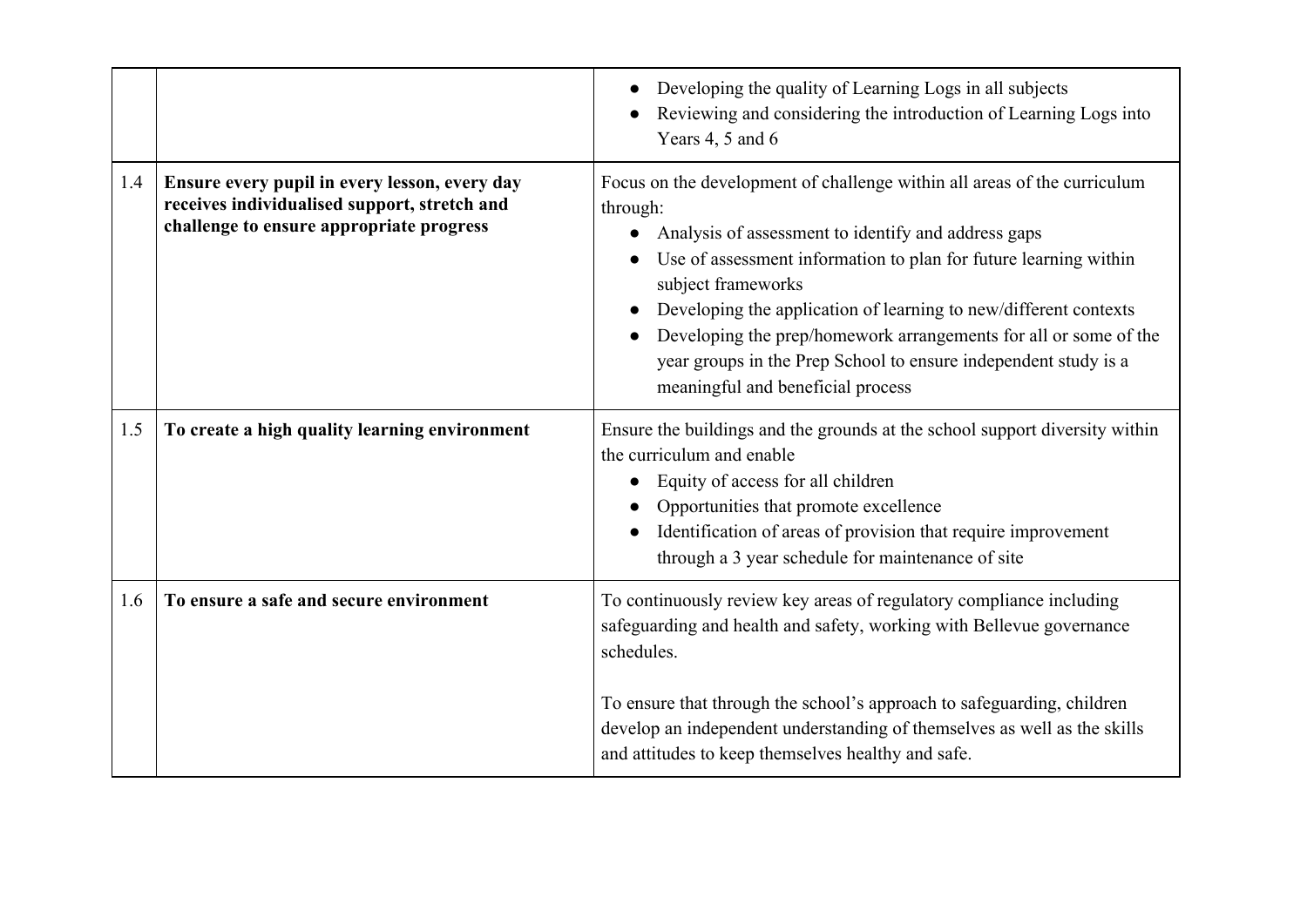# **2. The Very Best for Your Child**

- To ensure all pupils have a clear awareness of their progress through developing their self-knowledge, self-esteem, self-confidence, self-discipline and resilience
- To support children's understanding of how to improve their own learning and performance to enable successful next steps
- To build each child's academic profile through external benchmarking and internal monitoring to support their development
- To ensure the provision and structures of the school create consistency and quality of the pupils' learning experience

|     | <b>Key Development Objectives</b>                                                                                                              | <b>Action Required to Achieve Objective</b>                                                                                                                                                                                                                                                                                                                                                                                                                                                                                                                                                                                                 |
|-----|------------------------------------------------------------------------------------------------------------------------------------------------|---------------------------------------------------------------------------------------------------------------------------------------------------------------------------------------------------------------------------------------------------------------------------------------------------------------------------------------------------------------------------------------------------------------------------------------------------------------------------------------------------------------------------------------------------------------------------------------------------------------------------------------------|
| 2.1 | To ensure that children are able to independently<br>reflect on their own learning, on a short and longer<br>term basis                        | Develop a whole school marking policy to ensure reflection time and<br>response to marking is embedded in lessons through:<br>Staff training<br>Review of policy<br>Developing a culture of effective feedback<br>Clear communication to pupils and parents                                                                                                                                                                                                                                                                                                                                                                                 |
| 2.2 | To ensure that school processes enable all to be clear in<br>their understanding of pupil progress and are equal<br>partners in the discussion | Develop an all-through tracking procedure to ensure movement between<br>years and key transition stages enable and enhance pupil progress:<br>Make better use of existing data to support progress and<br>target-setting (e.g. CAT, past reports, half-termly progress<br>judgements, etc)<br>Introduce external benchmarking assessment and provide training for<br>all teachers (e.g. PTM, PTE, RA, etc)<br>Review the reporting process in light of changes to assessment,<br>tracking and monitoring<br>Ensure processes are effectively communicated to parents so that they<br>understand the approach to planning for pupil progress |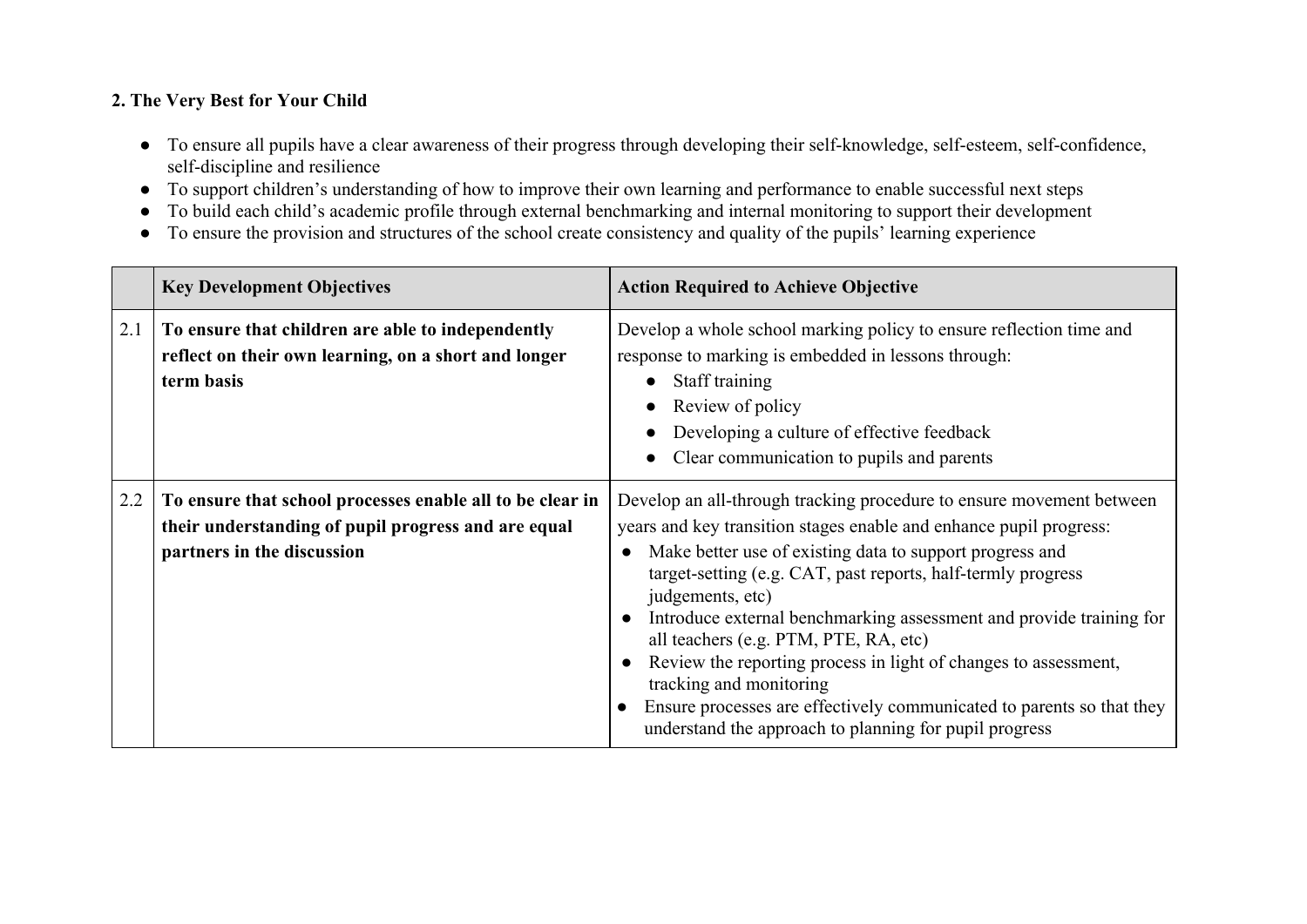| 2.3 | To create opportunities for all children to achieve<br>success in learning, ensuring inclusion and enrichment                                                                       | Ensure individual, personalised learning experiences for all children<br>through:<br>Appropriate and well-planned SEND provision for pupils who<br>require additional support<br>An embedded approach of inclusion in the learning environment<br>for all children<br>A high-quality academic enrichment programme to ensure high<br>achieving pupils thrive                                                                                                                                                                                                                                                       |
|-----|-------------------------------------------------------------------------------------------------------------------------------------------------------------------------------------|--------------------------------------------------------------------------------------------------------------------------------------------------------------------------------------------------------------------------------------------------------------------------------------------------------------------------------------------------------------------------------------------------------------------------------------------------------------------------------------------------------------------------------------------------------------------------------------------------------------------|
| 2.4 | To recognise and celebrate the growth of the<br>individual, their life skills and the development of their<br>potential to ensure an enduring understanding and<br>love of learning | Develop a system which collates information about the wider<br>development of the individual child including the importance of<br>the Laetatum<br>Develop appropriate ways to celebrate the development of the<br>individual                                                                                                                                                                                                                                                                                                                                                                                       |
| 2.5 | To support the ongoing and future wellbeing of<br>children through pastoral care that is proactive and<br>robust                                                                    | Audit the opportunities the school provides to ensure the social,<br>moral, spiritual and cultural dimensions of each child are<br>developed and enhanced<br>Use PASS Data to measure pupils' attitudes to self and school<br>Ensure the mental health $\&$ emotional wellbeing (MHEW) of all<br>pupils is monitored and valued building upon the excellent work<br>undertaken so far by training relevant staff in Mental Health First<br>Aid<br>Develop an alert system to inform relevant staff of new additions<br>to pupil information<br>Ensure action is taken to assess pupils' needs and agree next steps |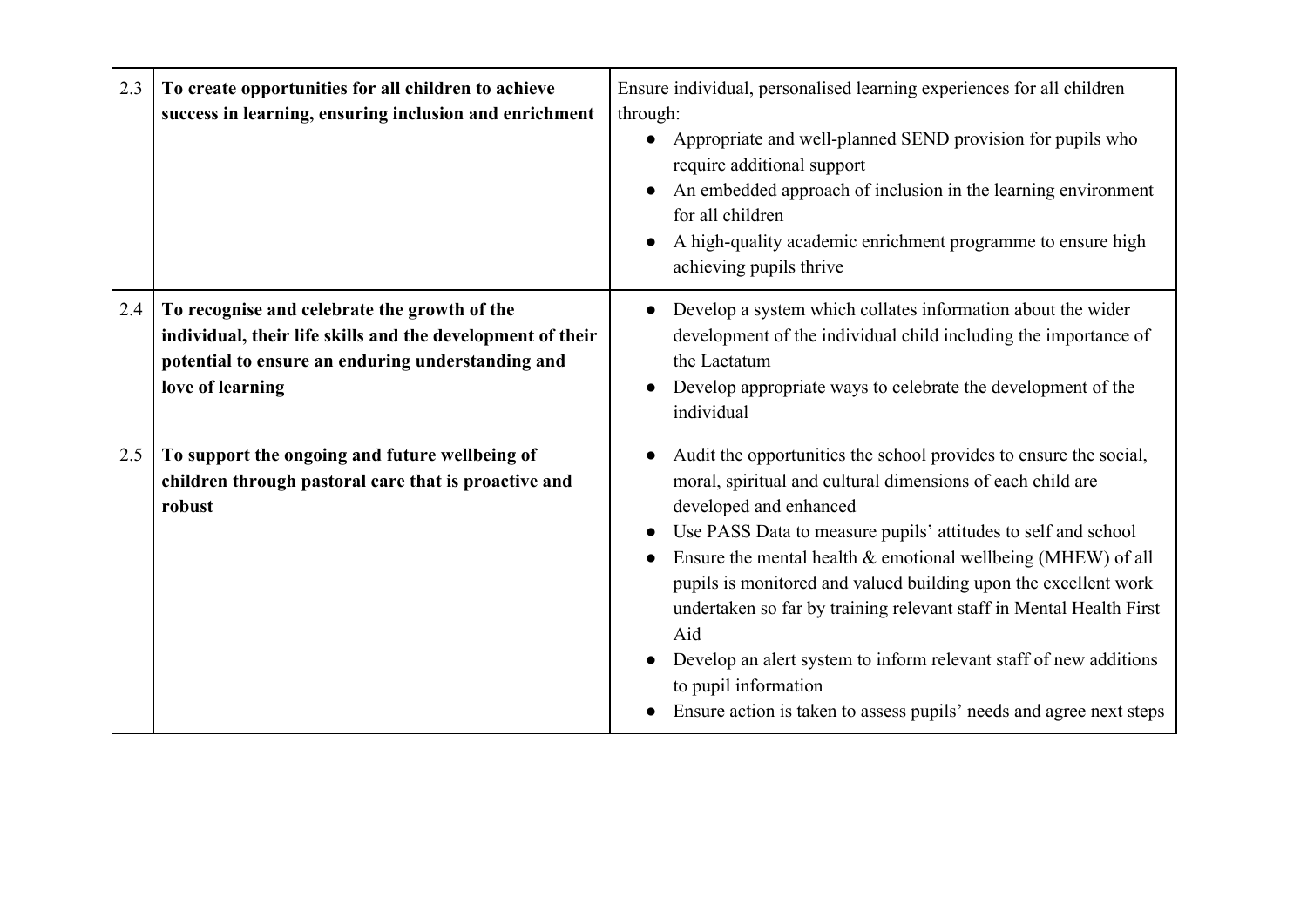# **3. Preparing Your Children For The Future**

- To extend pupils' understanding of how they learn to enable them to be adaptable and proactive in the classroom and beyond
- To extend pupils' ownership of their learning to enable them to make informed decisions about their next steps
- To further develop pupils' IT skills whilst enhancing their online safety to ensure our children are confident and creative users of technology in all its forms
- To develop a strategic approach to work in partnership with parents to support their children's education and preparation for future school choices at 11 and 13

|     | <b>Key Development Objectives</b>                                                                                                                                                                                                                                                                  | <b>Action Required to Achieve Objective</b>                                                                                                                                                                                                                                                                                                                                                                                                                                                                                                                                                         |
|-----|----------------------------------------------------------------------------------------------------------------------------------------------------------------------------------------------------------------------------------------------------------------------------------------------------|-----------------------------------------------------------------------------------------------------------------------------------------------------------------------------------------------------------------------------------------------------------------------------------------------------------------------------------------------------------------------------------------------------------------------------------------------------------------------------------------------------------------------------------------------------------------------------------------------------|
| 3.1 | Further develop the Learning to Learn/5Rs Philosophy<br>in the Teaching & Learning environment to enable<br>pupils to maximize their progress in all subjects and to<br>extend their understanding of how they learn enabling<br>them to be adaptable and proactive in the classroom and<br>beyond | Ensure 5Rs approach (Resilience, Resourcefulness,<br>Responsibility, Reasoning and Reflection) is evident in all<br>planning and delivery of curriculum<br>Ensure the Bellevue principle of C.O.D.E. (Challenge,<br>Ownership, Dialogue and Engagement) forms part of staff<br>training and development<br>Ensure the 5Rs language is consistently used across the whole<br>school and is a visible part of the children's learning and how<br>they talk about their work<br>Develop tutor/tutee twice yearly 5Rs discussion process to<br>enhance effective target-setting and reflective practice |
| 3.2 | Review IT strategy and to ensure that children are<br>technologically literate; confident, creative and safe in<br>their use of technology                                                                                                                                                         | Review Curriculum ICT scheme of work in line with current<br>national initiatives<br>Create a development and upgrade policy to ensure<br>technological literacy is supported<br>Audit resources for Teaching and Learning to ensure effective<br>coverage and support of learning<br>Plan funding to ensure suitable resourcing of IT for the future<br>and use of new technologies is considered                                                                                                                                                                                                  |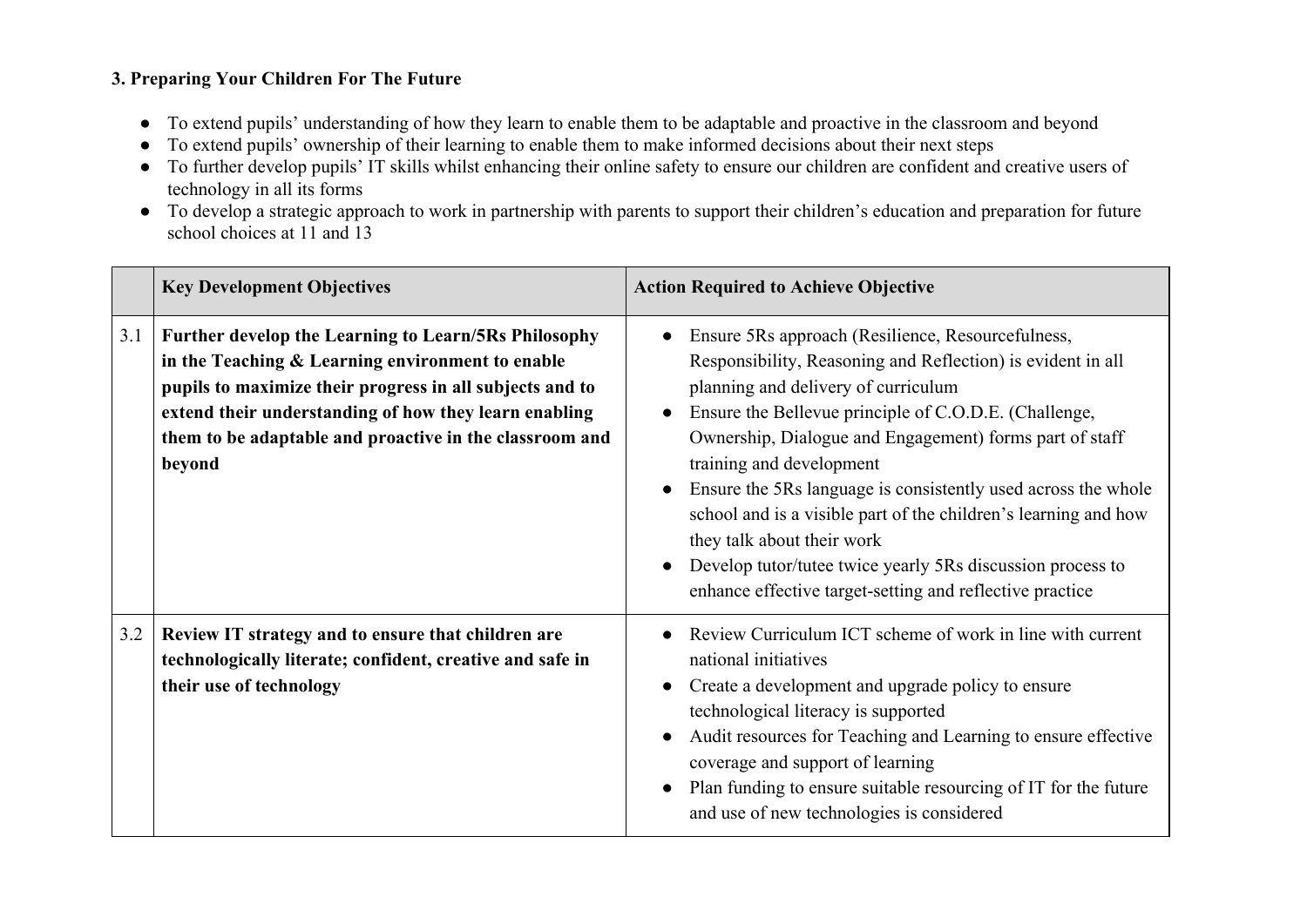| 3.3 | To enable children to be active, principled and<br>responsible citizens with clear and strong values and<br>principles | • Develop senior pupil roles and consider the range of<br>responsibilities available in Years 7 and 8<br>Develop Environment Policy and Strategy to help pupils<br>$\bullet$<br>develop a global awareness<br>• Develop the school's 'green' profile through the launch of Eco<br>Schools in Autumn 2018<br>• Develop the pupil voice through school council, year group<br>forums and boarders' forum<br>• Develop opportunities for pupil enterprise |
|-----|------------------------------------------------------------------------------------------------------------------------|--------------------------------------------------------------------------------------------------------------------------------------------------------------------------------------------------------------------------------------------------------------------------------------------------------------------------------------------------------------------------------------------------------------------------------------------------------|
| 3.4 | To prepare for the best future school for each child,<br>supporting school transfer at 11 and 13                       | Develop a dialogue with current and prospective parents about<br>supporting senior school choices at 11 and 13<br>Develop staff understanding of the above<br>$\bullet$<br>• Celebrate entry and scholarship successes at $11+$ as well as<br>$13+$                                                                                                                                                                                                    |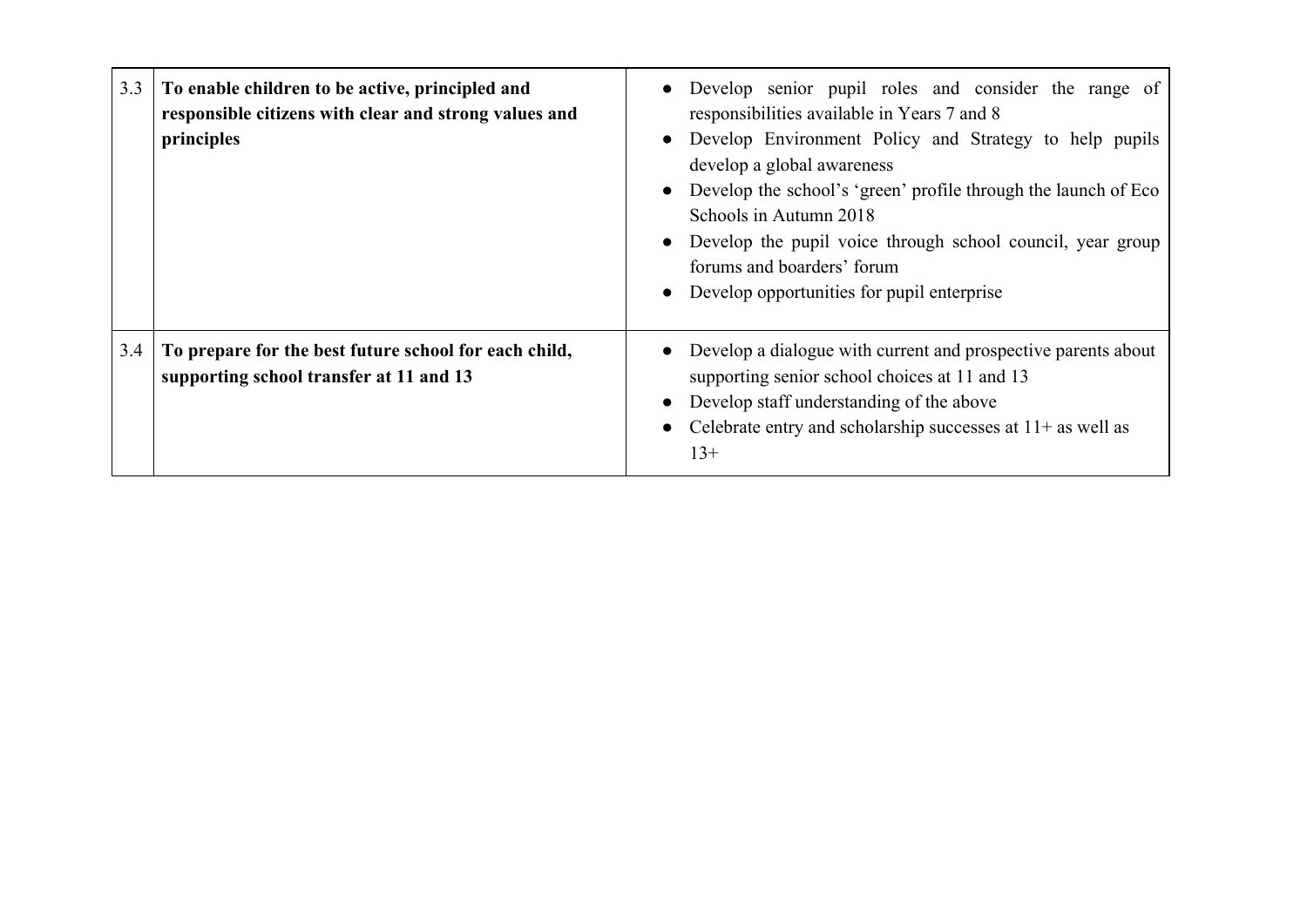| 3.5 | <b>Review and Develop the Boarding Provision</b> | Ensure the boarding opportunities on offer cater for the needs of all<br>relevant pupils through a range of available nights and suitable<br>activities which are year group dependent and including a specific<br>programme for Year 8 to help with their transition to senior school,<br>regular theme and cinema nights which offer every child the<br>opportunity to try boarding at least once. |
|-----|--------------------------------------------------|------------------------------------------------------------------------------------------------------------------------------------------------------------------------------------------------------------------------------------------------------------------------------------------------------------------------------------------------------------------------------------------------------|
|     |                                                  | Provide safe and secure accommodation which encourages a 'Holm<br>from Home' feel in accommodation which is regularly reviewed and<br>updated with input from the boarders to ensure they have ownership<br>of both their own and communal spaces.                                                                                                                                                   |
|     |                                                  | Encourage boarders and parents to contribute to the development of<br>boarding through surveys of parents and pupils, boarders' forum once<br>per half term with representatives from each year group and consider<br>responsibilities for older, regular boarders.                                                                                                                                  |
|     |                                                  | Enable personal development through occasionally living away from<br>home through encouragement of Year 8 to increase the number of<br>boarding evenings in the summer term.                                                                                                                                                                                                                         |

# **4. Growing Relationships**

- To embrace the Bellevue Teaching and Learning community so that staff, parents and children benefit from the enrichment opportunities and innovative practice
- To develop and clarify parent communication about learning and attainment to ensure parents have a transparent understanding of their child's progress and achievement
- To enhance teachers' professional development to further support pupils' learning
- To develop the wider school community through relationships with former pupils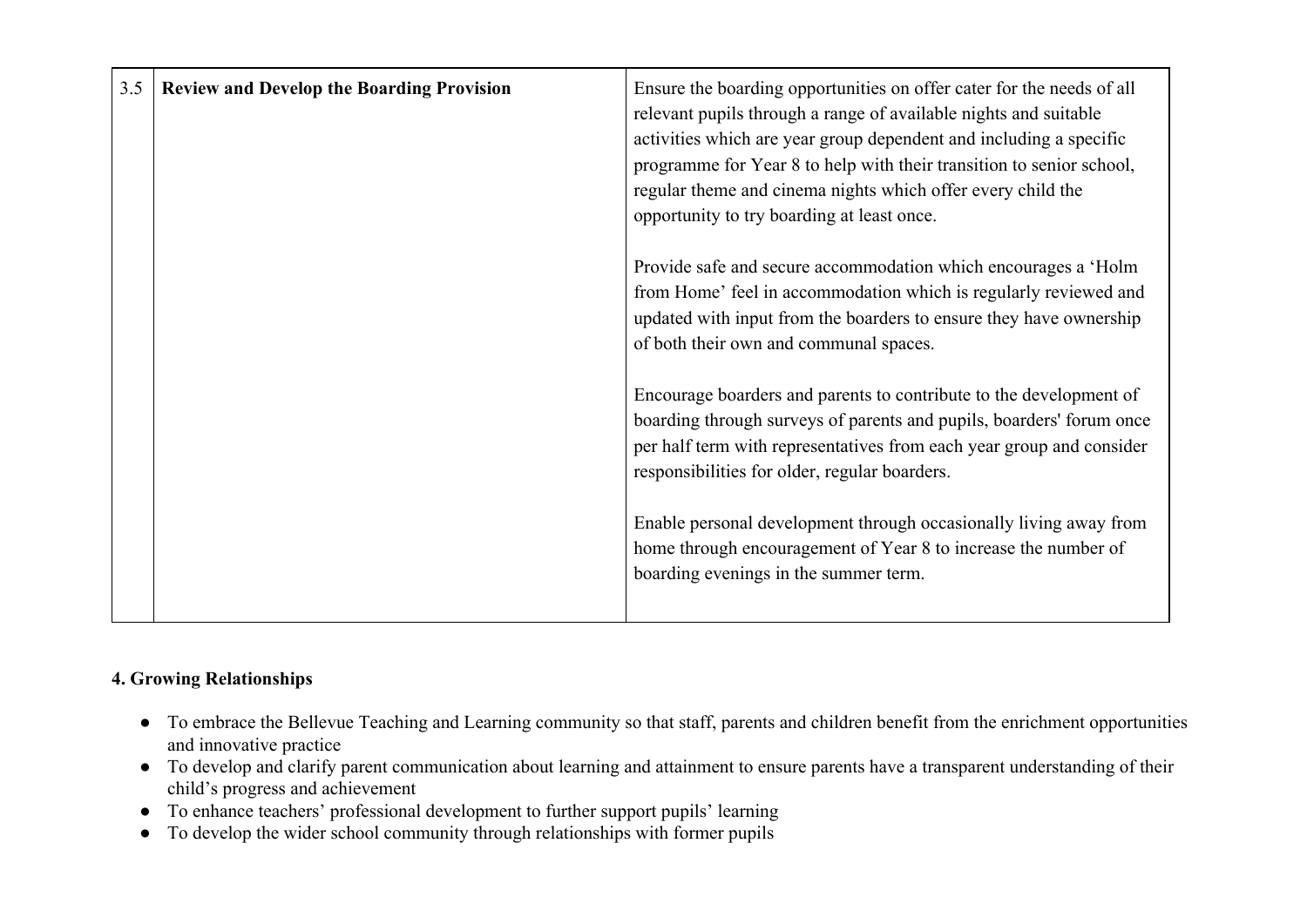|     | <b>Key Development Objectives</b>               | <b>Action Required to Achieve Objective</b>                                                                                                                                                                                                                                                                                                                                                                                                                                                                                                                                                                                                                                                                                                                                                                                                                                                                                                                                                                                                                                                                                                                                                                                                                                          |
|-----|-------------------------------------------------|--------------------------------------------------------------------------------------------------------------------------------------------------------------------------------------------------------------------------------------------------------------------------------------------------------------------------------------------------------------------------------------------------------------------------------------------------------------------------------------------------------------------------------------------------------------------------------------------------------------------------------------------------------------------------------------------------------------------------------------------------------------------------------------------------------------------------------------------------------------------------------------------------------------------------------------------------------------------------------------------------------------------------------------------------------------------------------------------------------------------------------------------------------------------------------------------------------------------------------------------------------------------------------------|
| 4.1 | <b>Building staff development opportunities</b> | A programme to support professional development and wellbeing<br>across all members of staff which recognises strengths and areas for<br>development;<br>Adopt Bellevue's Appraisal model and use the governance<br>structure to support staff development through support,<br>training and mentoring<br>Embrace the community of Bellevue schools to encourage<br>professional cross-fertilization and networking<br>Enhance the culture of Learning Walks as part of an<br>environment in which best practice is openly shared for the<br>benefit of the children's learning and progress<br>Develop opportunities for cross-phase, cross-curricular staff<br>development<br>Develop a cognitive coaching approach to enable staff to<br>adopt a more reflective approach to professional dialogue<br>about performance and impact on pupil learning (Bellevue<br>input)<br>Enhance staff training on Teaching & Learning, including<br>Assessment, and ensure this forms the basis of every staff<br>meeting<br>Identify Emerging Leaders, Coaching leaders, Learning<br>Review contributors, etc adopting Bellevue opportunities<br>Develop use of video equipment for recording lessons and<br>discussing with mentors, colleagues, HoD. Consider<br>introduction of Swivl (BV) |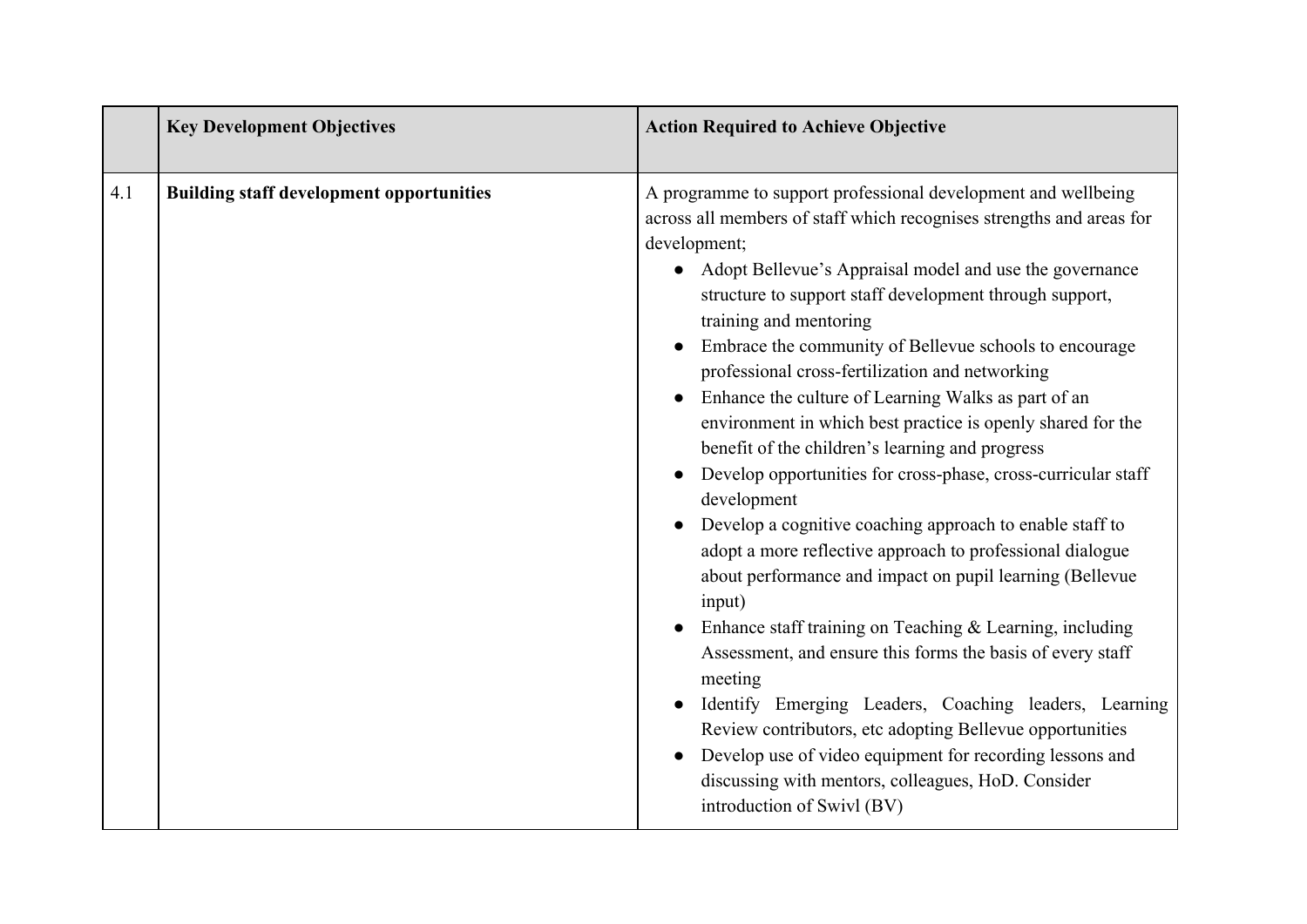|     |                                                                                                          | Support staff to be proactive in embracing their own<br>wellbeing within the Holmwood community                                                                                                                                                                                                                                                                                                                                                                                                                                                                                                   |
|-----|----------------------------------------------------------------------------------------------------------|---------------------------------------------------------------------------------------------------------------------------------------------------------------------------------------------------------------------------------------------------------------------------------------------------------------------------------------------------------------------------------------------------------------------------------------------------------------------------------------------------------------------------------------------------------------------------------------------------|
| 4.2 | Develop greater visibility for parents of the learning<br>process                                        | Develop reporting systems which give parents clear sight of<br>their child's potential, attainment, progress and attitudes<br>Communicate a clear development plan for parents which<br>signposts the direction of the school and the impact this will<br>have on pupil progress<br>Build on the successful implementation of the social media<br>programme to help give parents further insights into their<br>children's learning experiences at school<br>Strengthen connections between Social Media and the school<br>website to enhance parents' visibility of their children's<br>learning |
| 4.3 | Build links with the current and former pupil bodies<br>through the development of an alumni association | Set up an alumni database of old Holmwoodians<br>Social Media/Website contact<br>Celebrate the achievements of former pupils via the website<br>Plan a programme to involve the wider community to take<br>part in our centenary celebrations in 2021                                                                                                                                                                                                                                                                                                                                             |